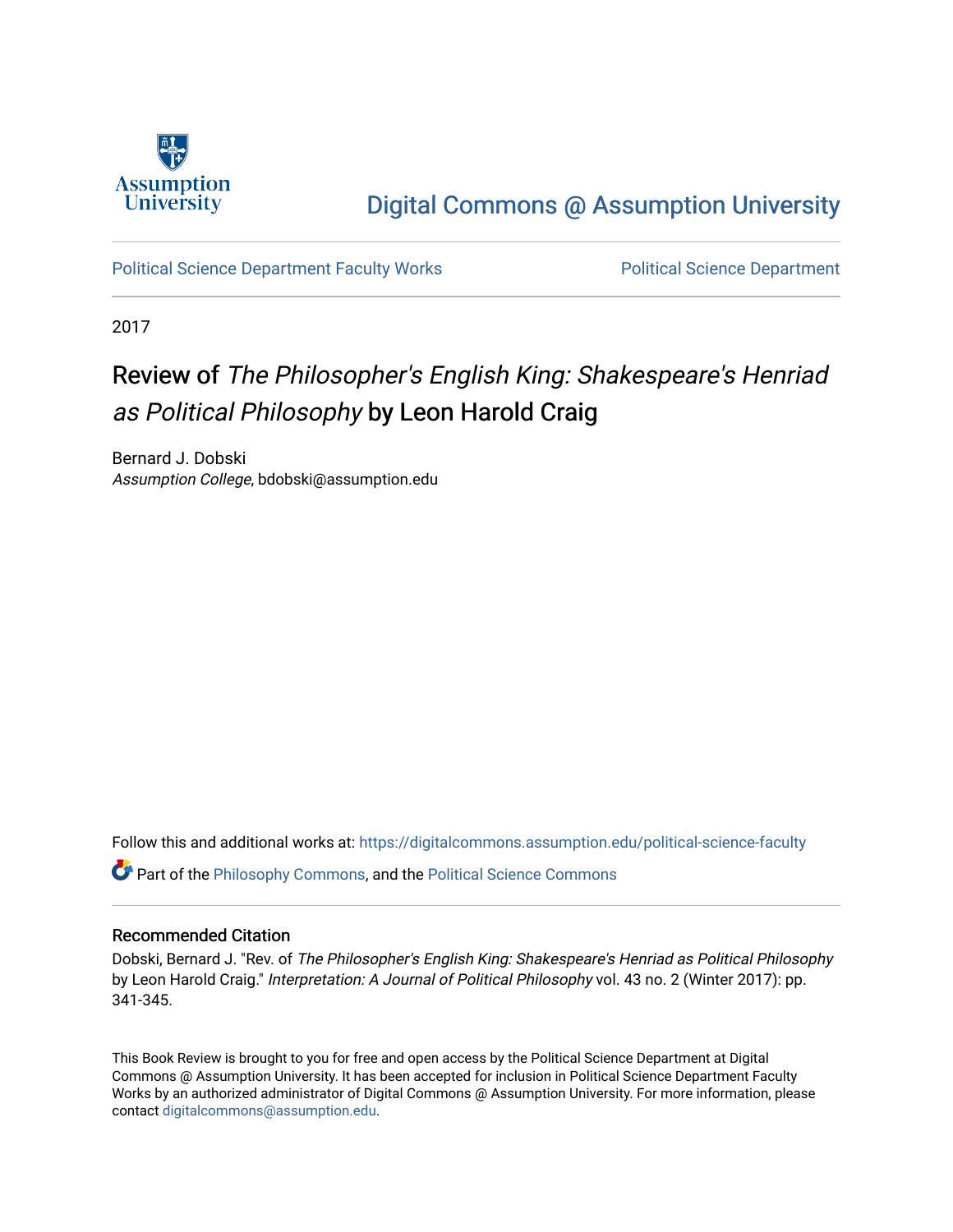Leon Harold Craig, *The Philosopher's English King: Shakespeare's Henriad as Political Philosophy*. Rochester: Boydell & Brewer, 2015, 296 pp., \$95.00 (hardcover).

> Bernard J. Dobski Assumption College *bdobski@assumption.edu*

Harold Bloom famously declared that Shakespeare "invented" us. Such a claim is hardly hyperbolic: Shakespeare's plays are perennially performed in parks and theaters across the Western world, and his poetry continues to inform the television, cinema, and literature that shape our culture. It is thus no surprise that scholars and academics find in Shakespeare's creative legacy a treasure worth plundering, publishing nearly one hundred books per year on the Bard. Unfortunately, the spirit of scholarship on Shakespeare tends to run against the grain of his popular appeal. For while audiences turn to Shakespeare for entertainment, part of that entertainment consists in a pleasure derived from seeing our humanity staged and made visible, a pleasure that presupposes a belief in a nature that we can access through his art. In the contemporary academy, however, Shakespeare's dramas often become a tool of ideology. Read through the distorting lenses of race, class, and gender, Shakespeare's timeless poetry gets reduced to the social, political, and religious circumstances of his day only then to be judged and condemned by the prejudices of ours. Shakespeare historicized has nothing enduring to teach.

In *The Philosopher's English King: Shakespeare's Henriad as Political Philosophy*, Leon Craig provides a welcome exception to this rather dreary rule. His work is beautifully written, intelligently conceived and organized, and full of penetrating insights into some of the more difficult textual puzzles posed by the quartet of plays known as the Second Henriad: *Richard II*, *Henry IV Parts*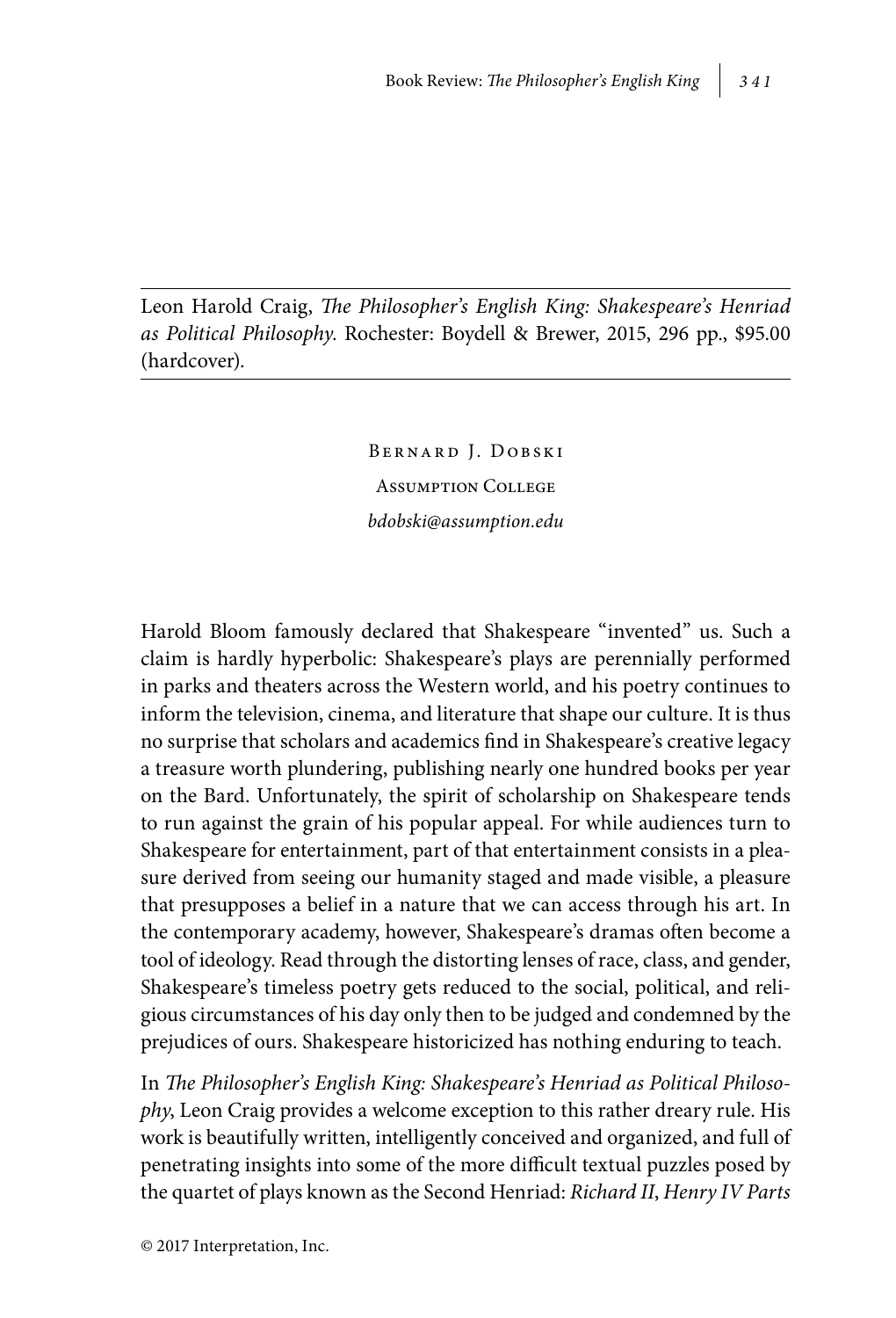*1* and *2*, and *Henry V*. According to Craig, the coherence of these four plays consists in their exploration of the questions that attend the foundation and preservation of any decent and stable political order: Who deserves to rule? And what is the basis of such rule? Is it established by divine right? Or does it consist in an excellence grounded in nature? Might the "right ruler"—that is, the person who is most able to secure the genuine good of those whom he rules—also win the consent of the governed and thereby marry just rule with legitimate rule? If not, what are the particular challenges to such a union and how might they be overcome? By showing how these four plays stage for our examination the often vexing challenges confronting political legitimacy, Craig places Shakespeare in dialogue with political philosophers famous for their treatments of these questions, namely, Plato, Machiavelli, and Hobbes.

Lest this sound excessively abstract, the reader will be pleased to discover that Craig begins much more simply. Instead of adopting his hermeneutics from academic vogue, Craig takes the plays on their own terms, rooting his analysis of them in their dramatic tension and character development, the very elements that draw us to Shakespeare's plays in the first place. By doing so, he shows us how Shakespeare's audience, armed with neither prejudice nor program, can identify problems that are placed there by the playwright and which, if carefully followed, will open new interpretive vistas for the plays in question and for their relationship to other works in the Henriad. Readers long puzzled by the bizarre dissolution of Richard II's Welsh forces just before his return from Ireland, or Henry V's miraculous discovery of the plot against him, to mention just two examples, will find much here to engage their curiosity. And the unity of the Henriad that such readings subsequently bring into view allows Shakespeare's audience to raise new questions about his artistic and political intentions (xiv–xv).

Craig's exegesis echoes earlier analyses of Shakespeare's Histories, like those by John Alvis and Timothy Spiekerman, and it unfolds play by play with each of the first four chapters devoted to one of the dramas. The point of such commentary is to illuminate the significance of the career of Prince Hal, the future King Henry V, to Shakespeare. For while each play "does have its own integrity…lent by its own set of themes and issues," "the fact remains that the tetralogy as a whole is mainly about the making of this almost legendary figure" (xi). What is so remarkable about this man and his political successes (and failures) that should merit the kind of attention Shakespeare devotes to them? Craig argues that Shakespeare presents Henry V as a king who self-consciously strives to unite his right to rule with a rule that is viewed as legitimate by those he will govern. He thus represents the culmination of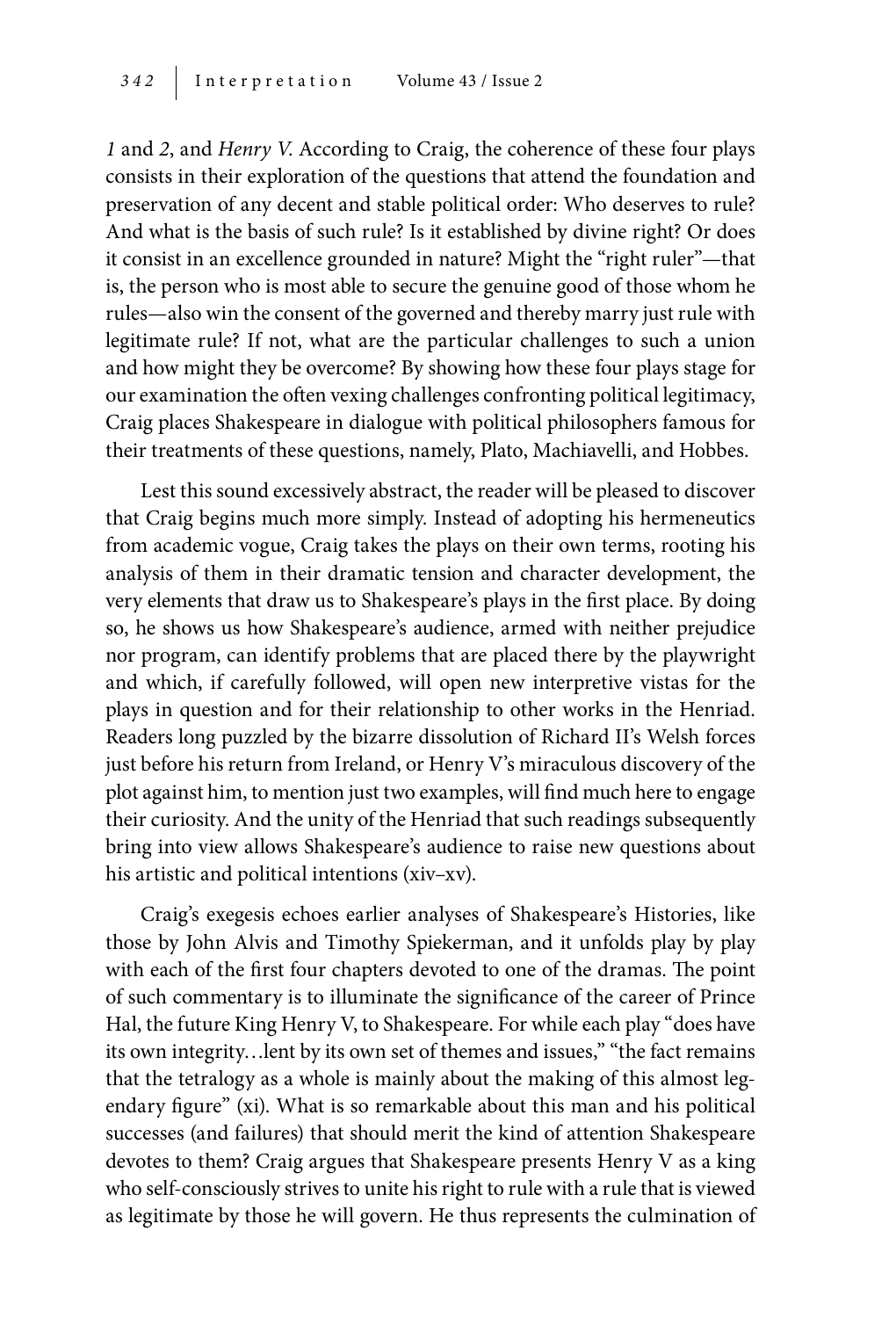a debate between two rival claimants to rule: divine right, as embodied in Richard II (chap. 1), and the natural excellence found in the cunning and savvy of Bolingbroke, Prince Hal's father, and the man who would become Henry IV (chaps. 2–3). Of course, as the solution to this debate Henry V represents neither his naturally virtuous father nor the divine-right king whom he deposed (chap. 4).

In detailing the numerous and intentional deceptions of Prince Hal, in highlighting his use (and abuse) of that brilliant degenerate Falstaff, and in sketching his tough-minded political and military acumen, Craig revises the traditional reading of *Henry V* and its titular character as the morally upstanding civic hero of England. Instead, the career of Prince Hal is best understood as a novel solution to a political world that has become disenchanted with the notion of divinely authorized rule but that yet requires its rulers to establish their legitimacy if they hope to govern a free people. Hal's morally unconventional methods, both as prince and as king, reflect an intention, embryonic when he first appears in *Henry IV Part 1*, to lay the foundations of a new mode and order. Of course, Henry V dies before he can secure for his heirs the foundation he has laid. And so Craig concludes his work with speculation on how Henry V might have preserved the new monarchy he created (chap. 5).

This admittedly imaginative chapter suggests that the new basis of political rule initiated by this formerly wayward prince would have issued in something resembling a constitutional order whose (primarily military) institutions would ensure the development of a political meritocracy whose virtues are transparent to the nation. Shakespeare's Henry V becomes the avatar for the modern science of politics, a novel solution to an ancient and enduring political problem. If Henry V is "the" king whose newly grounded rule solves a problem facing both classical and modern political philosophy, then one is tempted to conclude that "*the*" philosopher so ambiguously referred to in the work's title, but never identified in the text, is not simply Shakespeare (to whom Craig always refers as a "philosopher-poet"), Plato (with whom he remains engaged throughout), Hobbes (passages of whose work open every chapter), or even Machiavelli (whose political wisdom Craig frequently uses to highlight Shakespeare's judgments), but in some sense *all of them*. Unfortunately, Craig never explains how philosophers as different as Plato, Hobbes, and Machiavelli might agree about such thorny issues.

In tending to the political themes central to Shakespeare's dramatic poetry, Craig advances the case for taking seriously the Bard as a political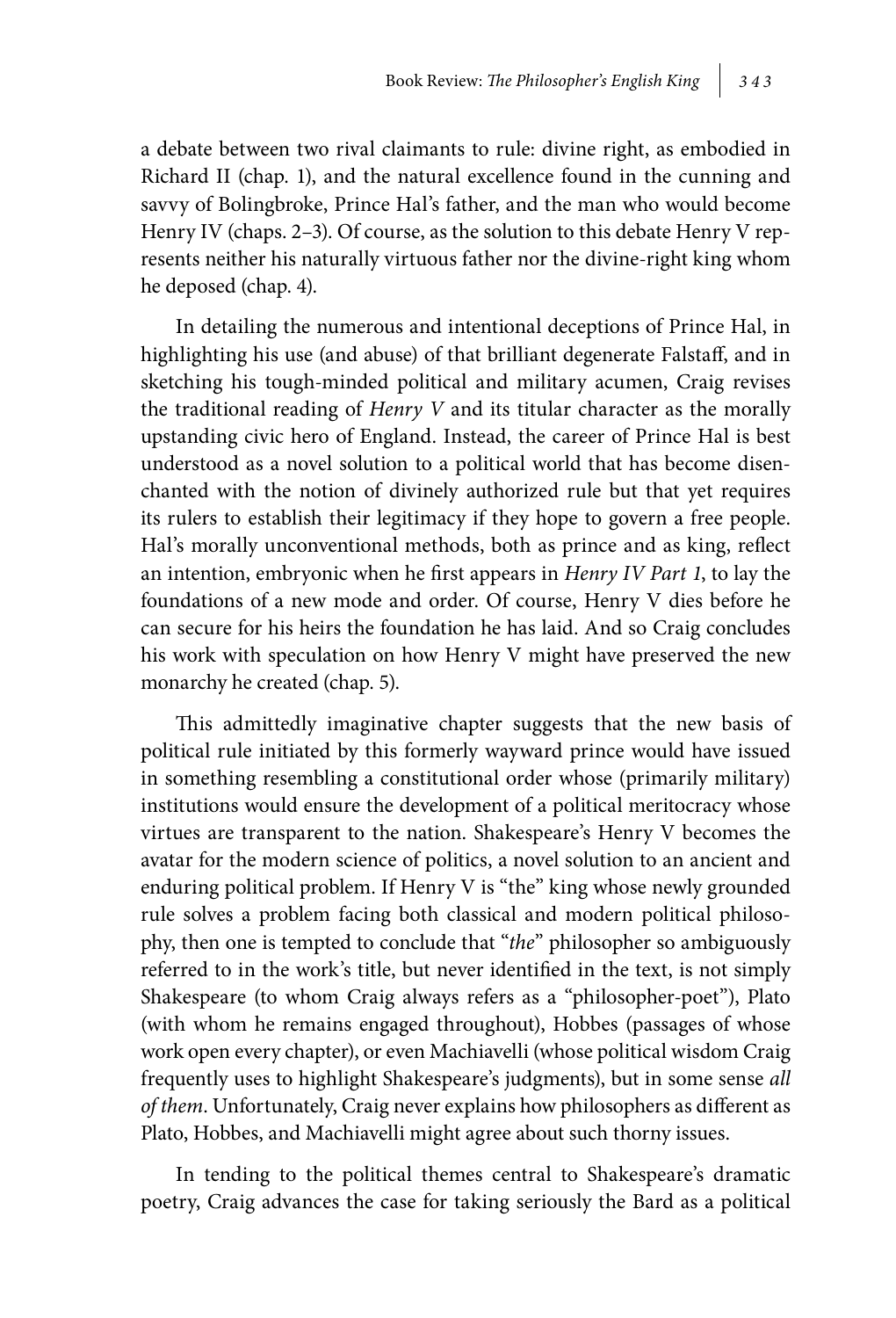thinker of the highest order, a case that has had many defenders over the last five decades: Allan Bloom, Harry Jaffa, John Alvis, David Lowenthal, Paul Cantor, Jan Blits, Pamela Jensen, Tim Spiekerman, and Craig himself, to name just a few. And Craig acknowledges throughout his book their many contributions as they bear upon his theme. Craig's handling of the everexpanding scholarly corpus on Shakespeare is most judicious and one of the high points of his work. Interested readers will particularly welcome his treatment of the historical resources that were available to Shakespeare as well as his discussions of where Shakespeare's artistic and political judgments prompted him to depart intentionally from the historical record. To mention just one example, Craig's review of the scholarly debates over Henry's infamous order to kill the prisoners taken at Agincourt is masterful and should bring significant closure to this controversy (174–80).

But Craig's otherwise excellent treatment of Shakespearean scholarship is marred by one glaring absence: he never addresses or acknowledges *Shakespeare's Political Wisdom* by Timothy Burns (Palgrave Macmillan, 2013). This is a significant lacuna because Burns, like Craig, treats Shakespeare's work as capable of conveying political wisdom and he does so especially in view of the questions that occupy Craig's treatment (who deserves to rule and on what basis?). For his purposes, Burns focuses mostly on those plays set in non-Christian settings because, as he argues, Christianity diminishes, restricts, and distorts our access to political phenomena, phenomena which are best grasped by classical political philosophy (6–10). Because Craig doesn't engage this book, he never addresses the charge that the Christian context of the History plays prevents us from seeing political phenomena clearly.

The failure to address the possibility that Christian beliefs occlude the characters' ability to manifest political life as it appears all by itself may explain why Craig's treatment of the significance of Henry V is so silent about the plays that are dedicated to the turbulent rule and aftermath of Henry's son. In the opening sentence of his prologue, Craig declares that the "plays of Shakespeare's so-called Second tetralogy, unlike those of the First, constitute a coherent whole in more than an historical sense" (xi). Nothing more of substance is said to defend this assertion about the First Henriad. But if the significance of Henry V to Shakespeare consists in the novel political foundations he laid, then it might be important to know the conditions that prevented others from picking up where he left off. Moreover, reflecting on the plays that continue the historical record (*Henry VI Parts 1–3*, *Richard III*, and *Henry VIII*) suggests that even Henry V might have been unable to fulfill the design that Craig attributes to Shakespeare. For instance, Craig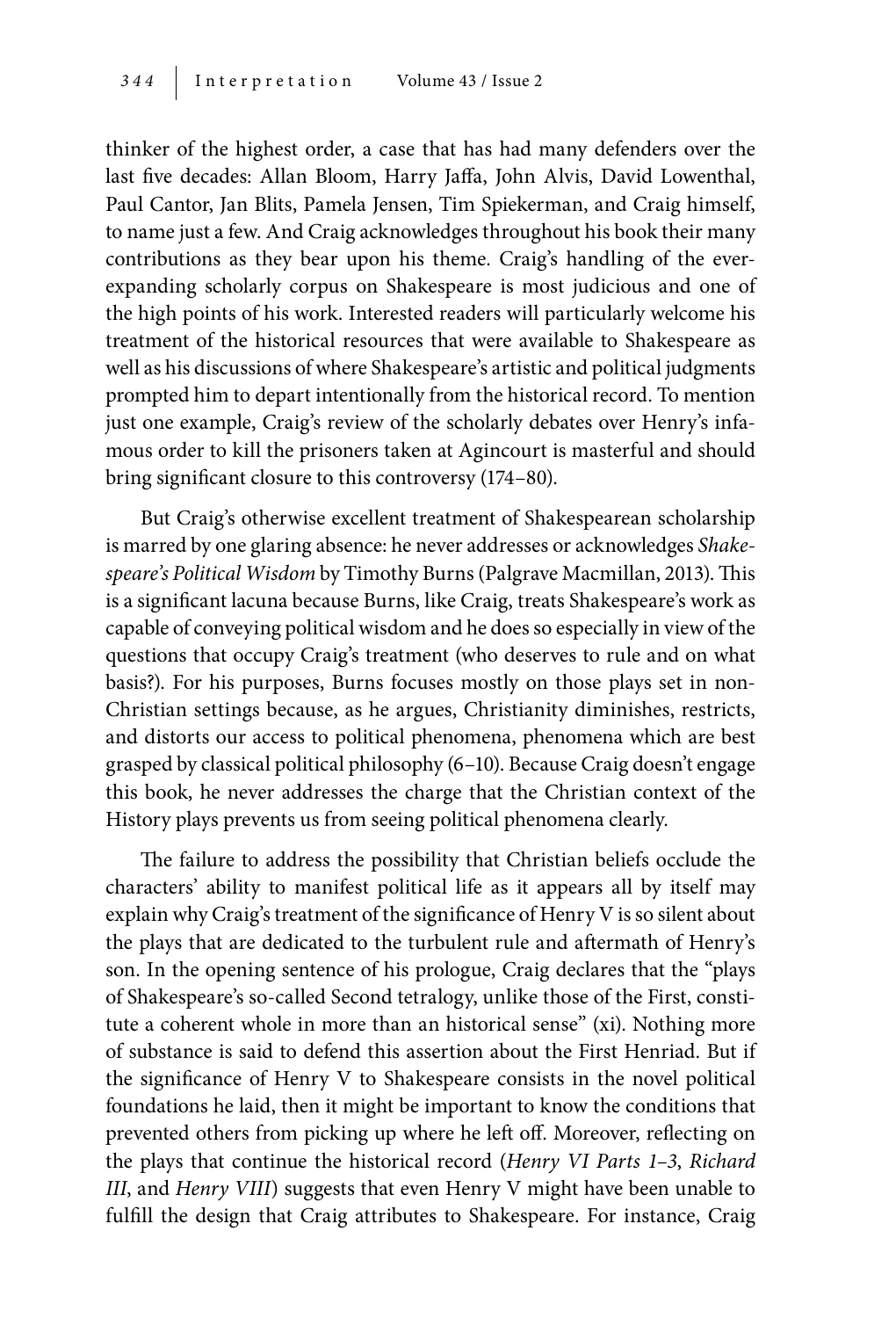acknowledges the difficulty facing Henry V's ability to employ the strategy envisioned by his father (the bill urging the seizure of half of the church's property), and thus offers a long-overdue response to John Alvis on this point (130–33; 243n2). But he nonetheless *recommends* this strategy at the end of the book (183–89; 263n10). And this is strange because Craig notes that Henry VIII's victories against the Catholic Church in England nearly a century later were themselves very nearly failures (192). And these victories, such as they were, were made possible in part by the intervening War of the Roses, a blood-soaked conflict which decimated the baronial classes likely to come to the defense of a church under siege by a king whose own claim to the throne was itself contestable. In other words, the political failures produced by Henry VI's excessive piety and the endless blood-letting of the Houses of York and Lancaster discredited the major rivals for rule over England, making it easier for Henry VIII to do what Craig speculates Henry V would have done. While Craig remains confident that an attack on the church by Henry V would have worked, the considerable struggles of Henry VIII would counsel greater caution in such a judgment.

Furthermore, when it comes to the subordination of religious authorities to secular civic powers, Craig hardly needs to speculate on how Shakespeare might have envisioned that occurring, since he addresses this question in *Henry VIII*. There the king overcomes the challenges to his sovereignty by arrogating to himself the right to determine religious appointments in England (as well as to conduct certain sacraments on his own). And the ascension of Elizabeth to the throne, anticipated at the end of that play, begins to attenuate the long-standing practices whereby England determined its rulers, something the newly appointed Cranmer appears to prophesy in his closing praise of Elizabeth's future reign. Of course, Craig could still argue for the greater philosophic depth of the Second Henriad on the grounds that it concerns itself with the causes of the birth of modern politics while the dramas that follow merely illustrate its conditions. But the possibility that Shakespeare should sketch in his Histories the distinction between cause and condition is something that should interest Craig, especially since this distinction validates his approach to Shakespeare; it is the historicist reading, so prevalent today, that identifies cause with condition, making Shakespeare the unwitting mouthpiece for the views of his day. But more importantly, such a distinction supplies the necessary ground for the possibility of genuine political wisdom. And this is something that would be of interest to all philosophers pursuing wisdom, even if those philosophers are also poets and even if that wisdom arises outside "this blessed plot, this earth, this realm, this England" (*Richard II*, 2.1.50).